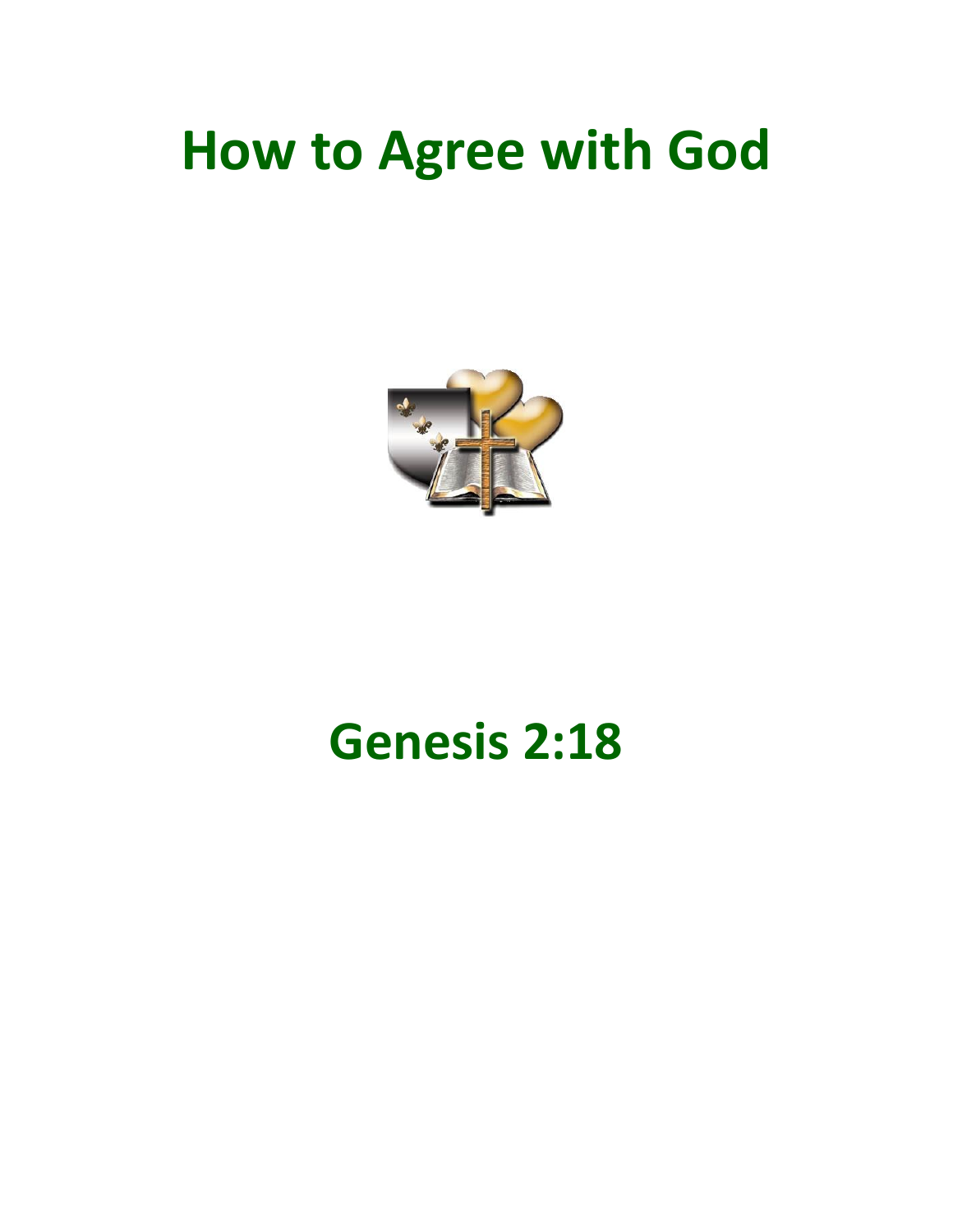- **The Spiritual Principle of Agreement – "God's plan to crown our lives with peace."**
- **Purpose: A communication, decision making, and problem solving principle.**
- **Goal: to achieve the peace that Jesus promised (John 17:27).**
- **Objective: to teach us how to rest in God (Heb. 4:1).**
- o **Lesson # 1 – What Is Agreement?**
- **A. Agreement – to be harmonious, making harmonies together, and to sound together.**
- **B. How to get into right harmony with God. Jesus is the master key.**

## **How to Agree with God Genesis 2:18**

- **The key to having the peace that Jesus promised is that we come into agreement with God (Isaiah 26:3).**
- **Mind – a type of gate.**
- **How do we keep our minds stayed on Jesus? At all times we should know that we are children of God.**
- **If we are going to come into agreement with God, there are several things we must do.**
- **1. We must come into agreement with God in our communication (Prov. 18:21).**
- **A. How does God communicate (talk)?**
- **B. God speaks the end result of what He desires (Rom. 4:17).**
- **Anxiety is the devil's weapon to kill you and to take away all the pleasure of life.**
- **He has given us the Holy Spirit to interpret what God said.**
- **2. I must come into agreement with God in my heart (Rom. 10:8-10).**
- **The devil uses time to stop us from confessing what we should be confessing.**